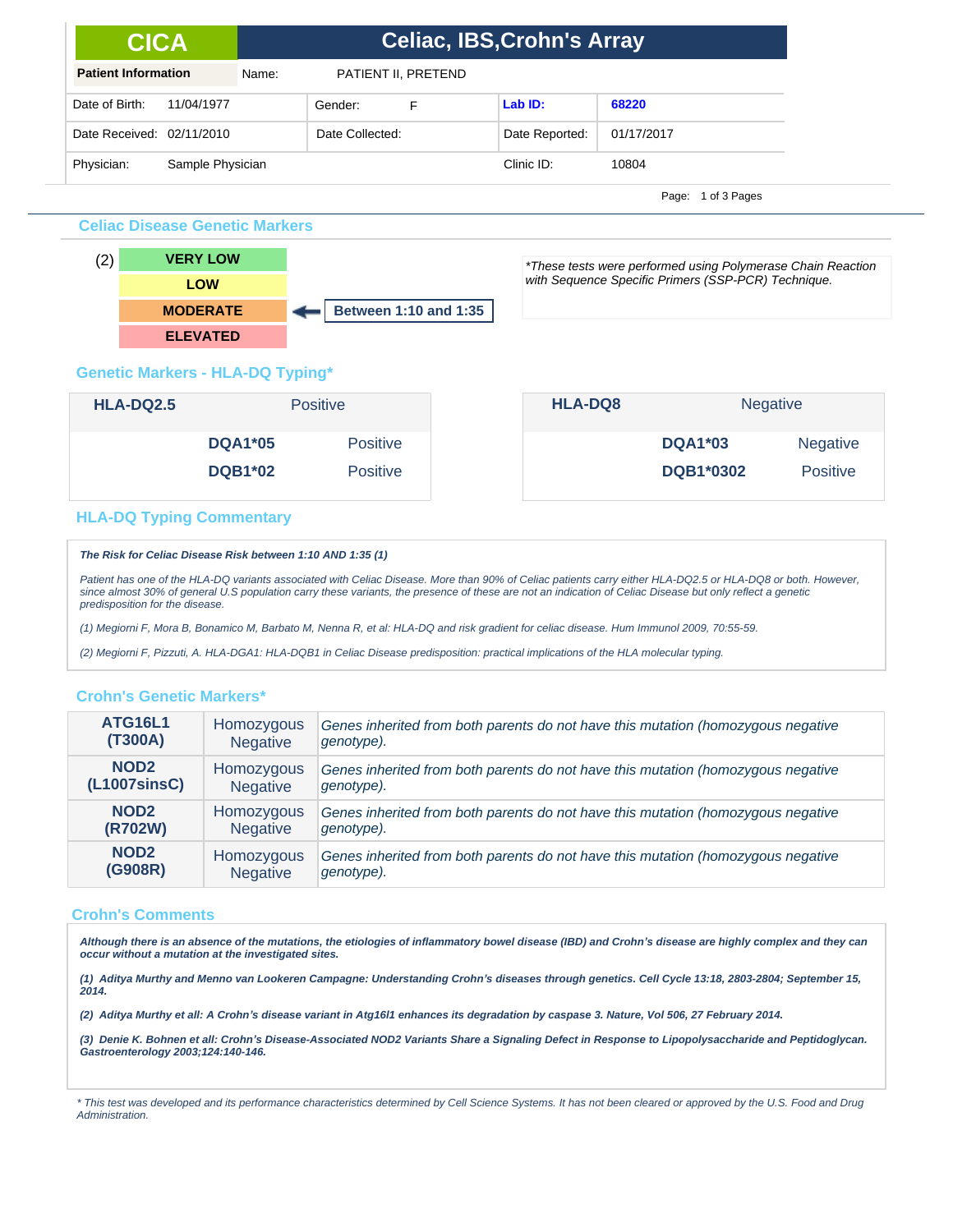| <b>CICA</b>                    | <b>Celiac, IBS, Crohn's Array</b> |                     |                |            |  |  |  |
|--------------------------------|-----------------------------------|---------------------|----------------|------------|--|--|--|
| <b>Patient Information</b>     | Name:                             | PATIENT II, PRETEND |                |            |  |  |  |
| Date of Birth:<br>11/04/1977   |                                   | Gender:<br>F        | Lab ID:        | 68220      |  |  |  |
| Date Received: 02/11/2010      |                                   |                     | Date Reported: | 01/17/2017 |  |  |  |
| Physician:<br>Sample Physician |                                   |                     | Clinic ID:     | 10804      |  |  |  |

Page: 2 of 3 Pages

### **Serologic Markers**



## **Personalized Commentary**

|                                                     | <b>NEGATIVE</b><br>$< 20.1$ units | <b>WEAK POSITIVE</b><br>$20.1 - 30$ units      | <b>MODERATE TO</b><br><b>STRONG POSITIVE</b><br>$>$ 30 units | <b>REMARKS</b> |
|-----------------------------------------------------|-----------------------------------|------------------------------------------------|--------------------------------------------------------------|----------------|
| Tissue transglutaminase (tTg) IgA                   | 5                                 |                                                |                                                              |                |
| Tissue transglutaminase (tTg) IgG                   | 3                                 |                                                |                                                              |                |
| Deamidated gliadin peptide (DGP) IgA                | 11                                |                                                |                                                              |                |
| Deamidated gliadin peptide (DGP) IgG                | 14                                |                                                |                                                              |                |
|                                                     | <b>NEGATIVE</b><br>$<$ 20.1 units | <b>EQUIVOCAL</b><br>$\sqrt{20.1}$ - 24.9 units | <b>POSITIVE</b><br>$>$ 25 units                              | <b>REMARKS</b> |
| Anti-Saccharomyces cerevisiae Antibodies (ASCA) IgA | 13.4                              |                                                |                                                              |                |
| Anti-Saccharomyces cerevisiae Antibodies (ASCA) IqG | 3.5                               |                                                |                                                              |                |

## **Antibody Markers Commentary**

A finding of tissue transglutaminase (tTG) IgA antibodies may be indicative for Celiac Disease. For patients with normal total IgA levels and negative tTG IgA antibodies results, an indication of Celiac Disease is very unlikely. However, it is important to remember that a certain percentage of patients with Celiac Disease may be seronegative. If the testing for tTG IgA is negative, but Celiac Disease is still suspected based on clinical presentation or even a strong family history, looking to the results of the DGP-IgA antibody test and the HLA DQ2.5/ DQ8 genetic typing would be appropriate

A Gluten Restricted Diet prior to testing may affect the antibody Result.